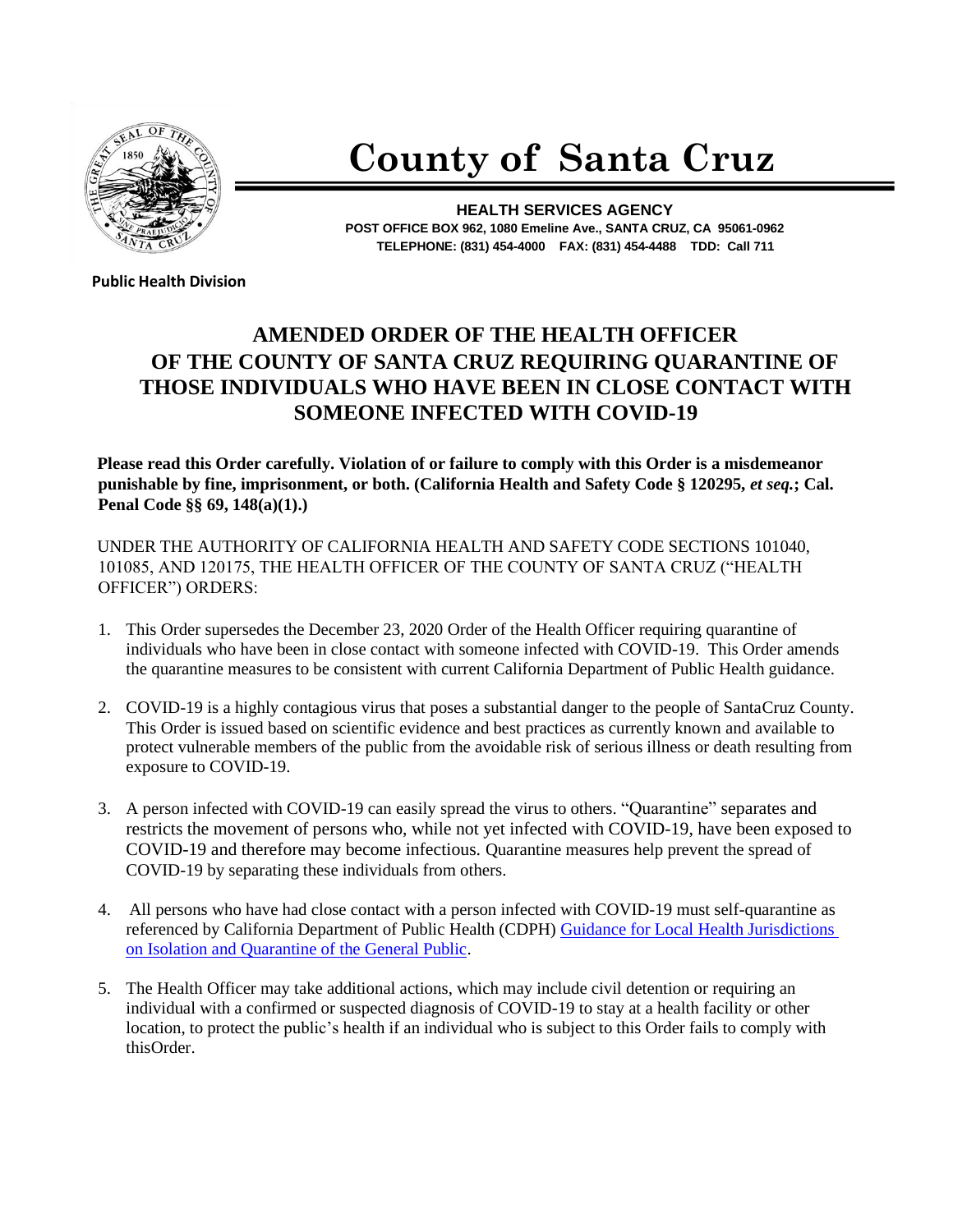- 6. **Enforcement.** Pursuant to Government Code sections 8667, 26602 and 41601 and Health and Safety Code section 101029, the Health Officer requests that the Sheriff and all chiefs of police in the County ensure compliance with and enforce this Order. The violation of any provision of this Order constitutes an imminent threat and menace to public health, constitutes a public nuisance, and is punishable by fine, imprisonment, or both.
- 7. **Copies.** Copies of this Order shall promptly be: (1) made available at the County offices at 701 Ocean St, Santa Cruz, CA 95060; (2) posted on the County Public Health Department website [\(www.santacruzhealth.org\)](http://www.santacruzhealth.org/);and (3) provided to any member of the public requesting a copy of this Order.
- 8. **Severability** If any provision of this Order or its application to any person or circumstance is held to be invalid, the remainder of the Order, including the application of such part or provision to other persons or circumstances, shall not be affected and shall continue in full force and effect. To this end, the provisions of this Order are severable.

IT IS SO ORDERED:

Gail Newel, MD

Health Officer of the County of Santa Cruz

Dated:  $2 - 4 - 27$ 

Approved as to Form:

-DocuSigned by: n Nguyen 13427C3A75E8491

 $2/7/2022$ 

Office of the County Counsel